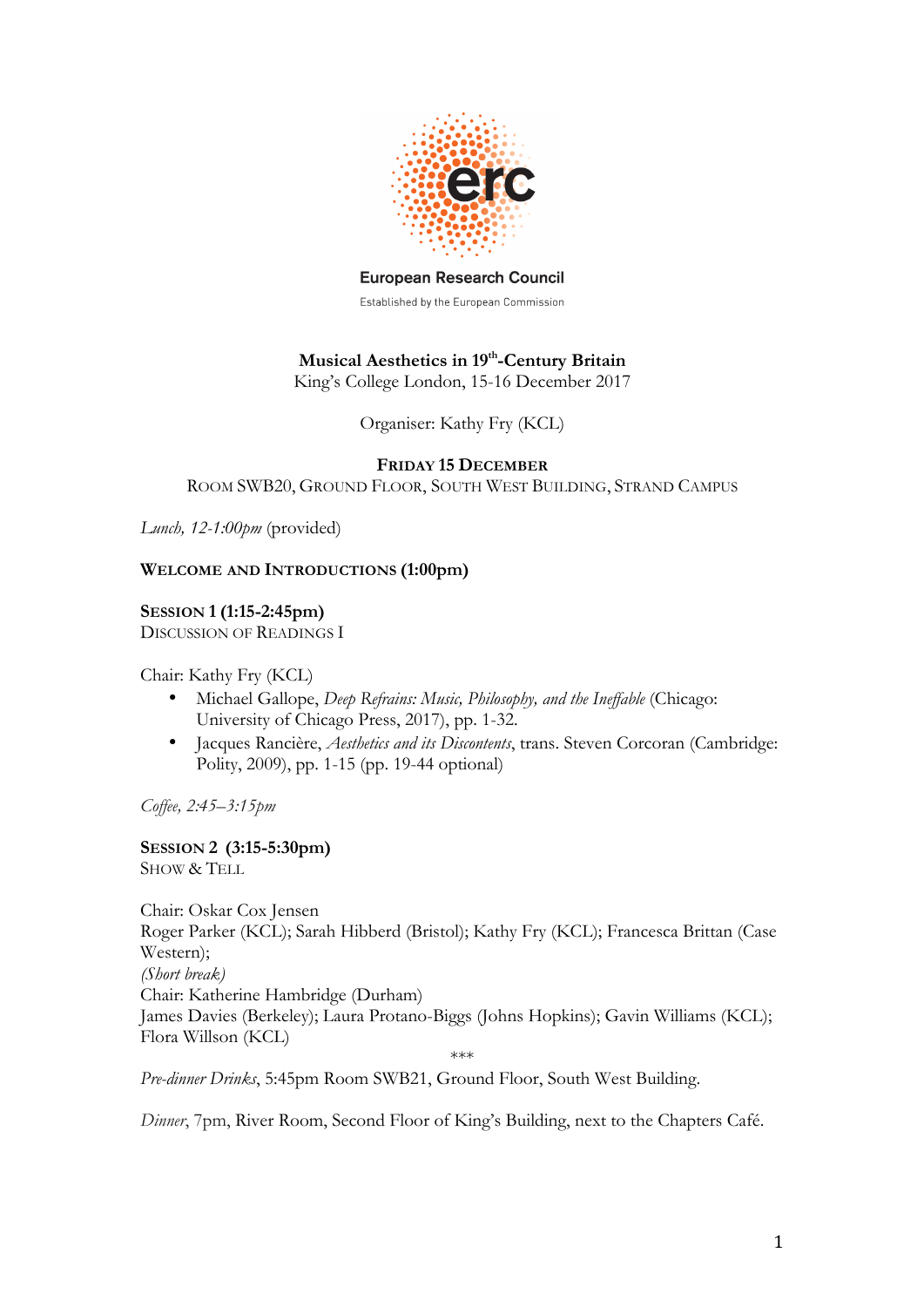#### **SATURDAY 16 DECEMBER**

SMALL COMMITTEE ROOM (K0.31), GROUND FLOOR, KING'S BUILDING, STRAND CAMPUS

*Coffee, 9:30-9:45am*

## **SESSION 3 (9:45-11:00pm)**

#### DISCUSSION OF READINGS II

Chair: Benjamin Walton (Cambridge)

- Vanessa Agnew, Introduction and Conclusion, *Enlightenment Orpheus: The Power of Music in Other Worlds* (Oxford, Oxford University Press, 2008).
- Benjamin Morgan, *The Outward Mind: Materialist Aesthetics in Victorian Science and Literature* (Chicago: University of Chicago Press, 2017), pp. 1-23.

*Coffee*, 11:00-11:30

**SESSION 4 (11:30-1:00pm)** DISCUSSION OF PAPERS Chair: James Grande (KCL) **Carmel Raz (Columbia)** 'Music of the Squares: David Ramsay Hay and the Reinvention of Pythagorean Aesthetics' **Ewan Jones (Cambridge)**  'Bivalve Poetics: Rhythm, Sympathy, and Entrainment in the Late Nineteenth Century'

*Lunch, 1:00-2:15pm*

**SESSION 4 (2:15-3:45pm)** Chair: Flora Willson (KCL) **Phyllis Weliver (Saint Louis)** 'Have Some Faith: Musical Amateurs, Aesthetics and Social Consciousness' **Nicole Grimes (UCI)** 'On Silencing Brahms: Aesthetics and Ethics in E.M. Forster's *Howards End*'

CLOSING REMARKS (3:45-4:00PM).

*End*, *4:00pm With thanks to Angela Waplington for administrative support.*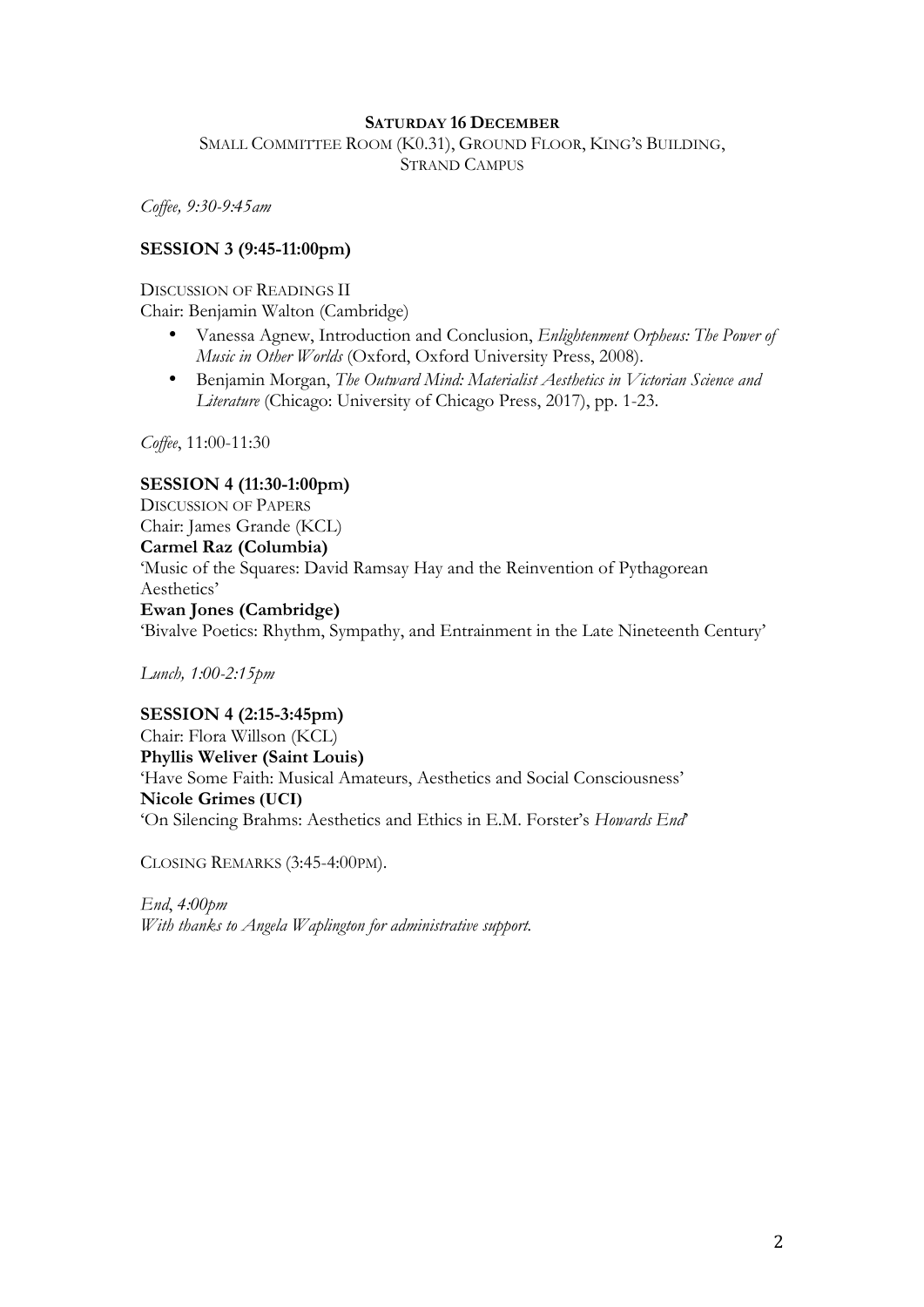#### **PARTICIPANTS**

Francesca Brittan, Case Western Reserve University http://music.case.edu/faculty/francesca-brittan/

Oskar Cox Jensen, Queen Mary, University of London http://www.kcl.ac.uk/artshums/depts/music/people/pdr/jensen.aspx

James Davies, University of California, Berkeley http://music.berkeley.edu/people/james-davies/

Kathy Fry, King's College London https://www.kcl.ac.uk/artshums/depts/music/people/pdr/fry.aspx

Lydia Goehr, Columbia University, New York http://philosophy.columbia.edu/directories/faculty/lydia-goehr

James Grande, King's College London http://www.kcl.ac.uk/artshums/depts/english/people/academic/grande.aspx

Nicole Grimes, University of California, Irvine http://music.arts.uci.edu/faculty/nicole-grimes

Katherine Hambridge, Durham University https://www.dur.ac.uk/music/staff/profile/?id=14638

Sarah Hibberd, University of Bristol http://www.bristol.ac.uk/school-of-arts/people/sarah-hibberd/index.html

Ewan Jones, University of Cambridge https://www.english.cam.ac.uk/people/Ewan.Jones/

David Kennerley, Queen Mary, University of London http://www.qmul.ac.uk/history/our-staff/researchfellows/profiles/kennerleydavid.html

Josephine McDonagh, University of Chicago https://english.uchicago.edu/faculty/josephine-mcdonagh

Roger Parker, King's College London http://www.kcl.ac.uk/artshums/depts/music/people/acad/parker/index.aspx

Laura Protano-Biggs, Johns Hopkins University, Peabody Institute http://peabody.jhu.edu/faculty/laura-protano-biggs/

Carmel Raz, Columbia University, New York http://societyoffellows.columbia.edu/fellows/carmel-raz/

Susan Rutherford, University of Manchester/University of Cambridge https://www.mus.cam.ac.uk/directory/dr-susan-rutherford